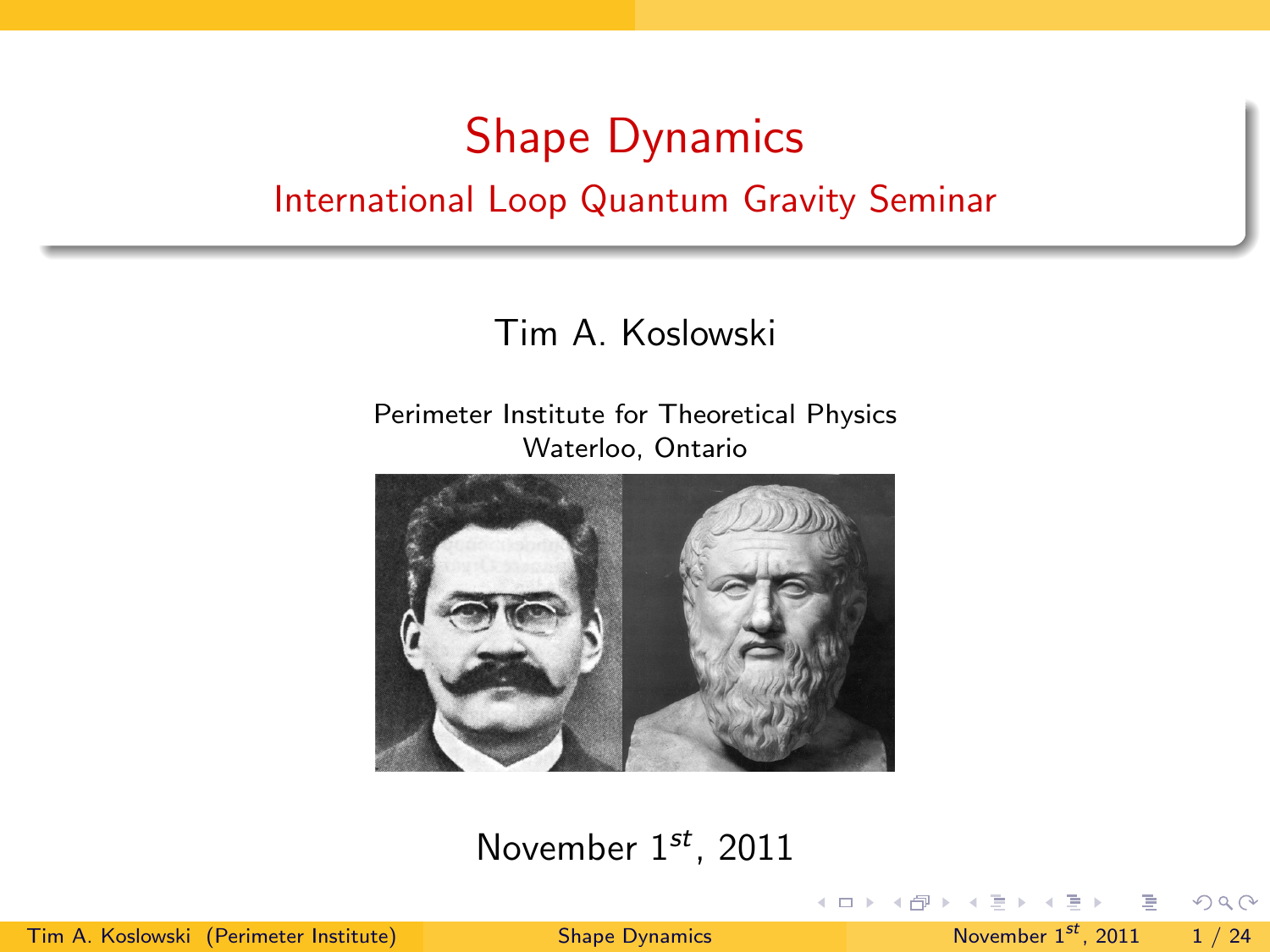### Literature

### Original:

- H. Gomes, S. Gryb, T.K.: "Einstein gravity as a 3D conformally invariant theory," CQG 28 (2011) 045005. [arXiv:1010.248];
- H. Gomes, T.K.: "The Link between General Relativity and Shape Dynamics," [arXiv:1101.5974];
- H. Gomes, S. Gryb, T.K., F. Mercati:"The gravity/CFT correspondence,"[arXiv:1105.0938];
- T. Budd, T.K. : "Shape Dynamics in 2+1 Dimensions," [arXiv:1107.1287];
- H. Gomes, T.K.: "Coupling Shape Dynamics to Matter Gives Spacetime," [arXiv:1110.3837];
- T.K.: "Loop Quantization of Shape Dynamics", (sorry, not yet out)

#### Introduction:

- H. Gomes: "The Dynamics of Shape," [arXiv:1108.4837];
- T.K.: "Shape Dynamics," [arXiv:1108.5224]

### Background:

J. Barbour: "Shape Dynamics: An Introduction," [arXiv:1105.0183]

### Work in progress:

- **O** T.K.: "Symmetry Doubling":
- H. Gomes, T.K.: "Constructing Shape Dynamics";
- H. Gomes, S. Gryb, T.K., N.N.: "Shape Dynamics Perturbation Theory."

 $\equiv$   $\cap$   $\alpha$ 

 $\left\{ \begin{array}{ccc} 1 & 0 & 0 \\ 0 & 1 & 0 \end{array} \right\}$  ,  $\left\{ \begin{array}{ccc} 0 & 0 & 0 \\ 0 & 0 & 0 \end{array} \right\}$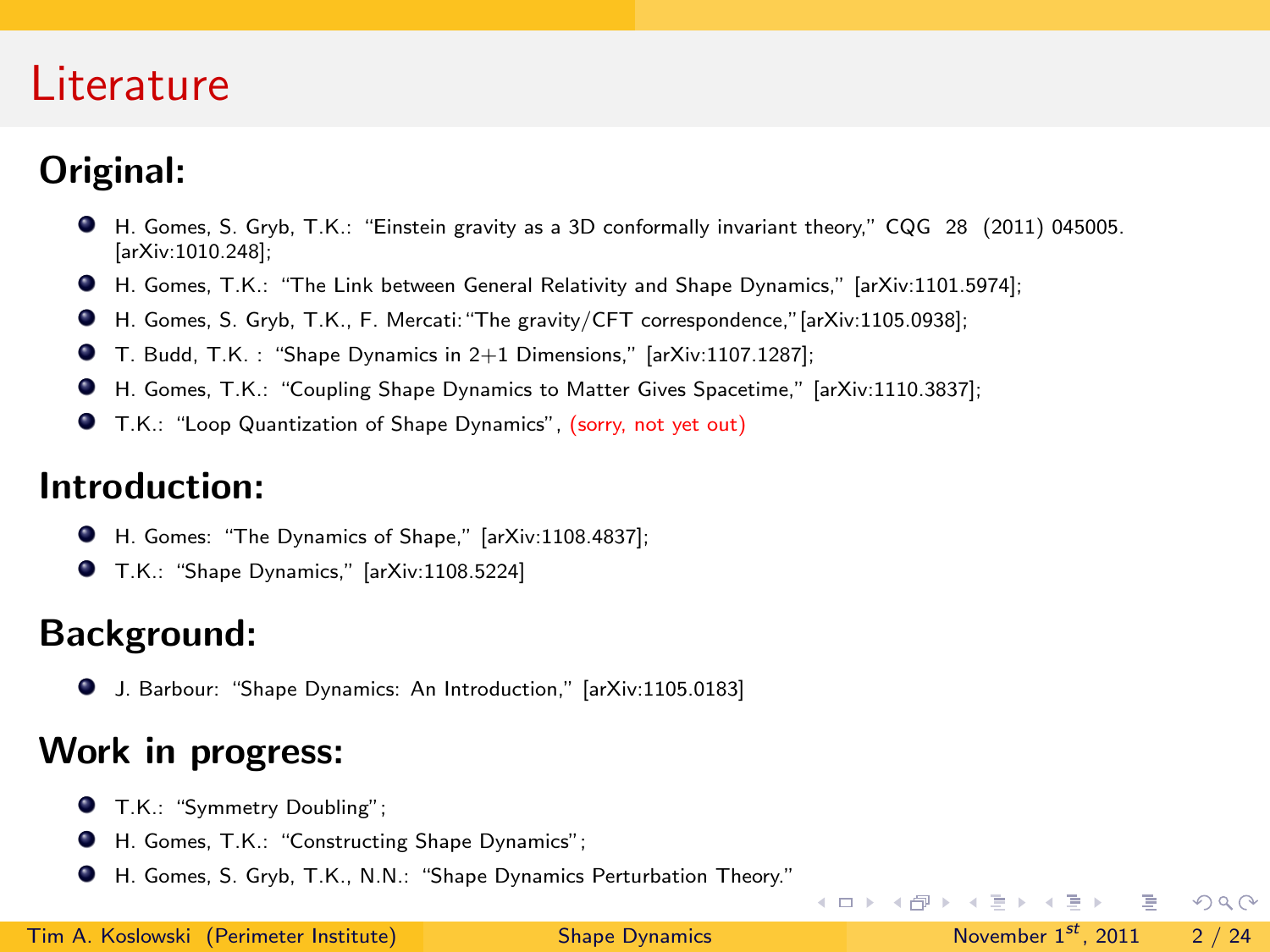### Outline

- **•** Introduction
- **Symmetry Trading:** Linking Theories, Canonical best Matching
- Construction of Shape Dynamics: Best matching ADM, Linking Theory, Shape Dyanmics
- Challenges and Answers: Spacetime Picture, Nonlocality, Non-CMC solutions
- **Tentative Loop Quantization:** SD in Ashtekar variables, kinematic loop quantization, tentative "dyanmics", "interpretation"
- Summary and Outlook: "There are many open questions."

**KED KARD KED KED E VOOR**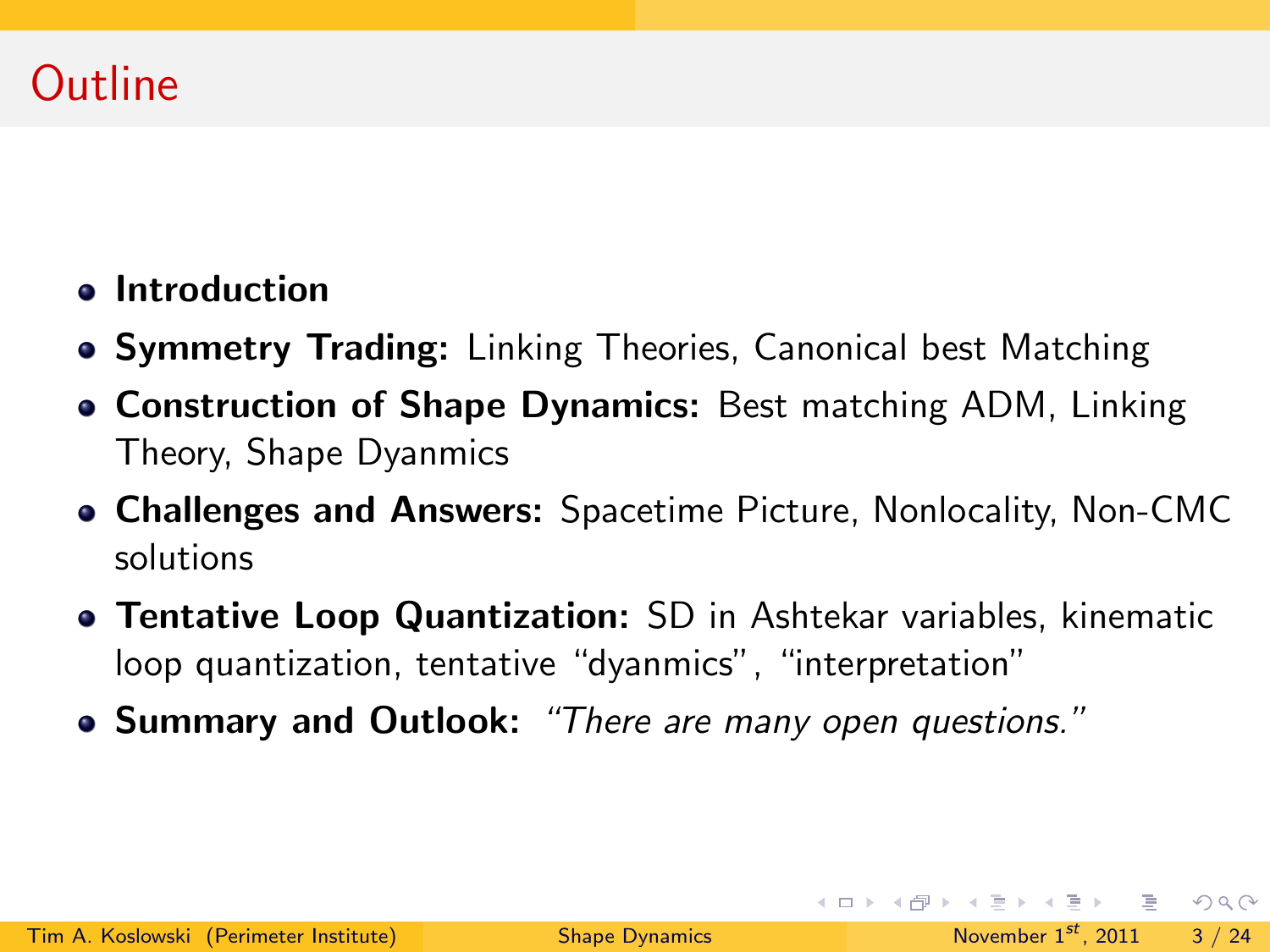### What is Shape Dynamics?

#### Short Answer:

Shape Dynamics is a formulation of GR where refoliation symmetry is traded for local spatial conformal symmetry.

#### It is just a reformulation of GR. Why bother?

- **Ontology**: Different Symmetry  $\Rightarrow$  different theory space for effective field theory (Hořva)
- Access to new aspects: e.g. classical large CMC-volume/CFT correspondence
- Quantization Opportunities: e.g. Dirac quantization of metric gravity on  $2+1$  sphere and torus

<span id="page-3-0"></span> $QQ$ 

 $\left\{ \begin{array}{ccc} \pm & \pm & \pm \end{array} \right.$  and  $\left\{ \begin{array}{ccc} \pm & \pm \end{array} \right.$  and  $\left\{ \begin{array}{ccc} \pm & \pm \end{array} \right.$  and  $\left\{ \begin{array}{ccc} \pm & \pm \end{array} \right.$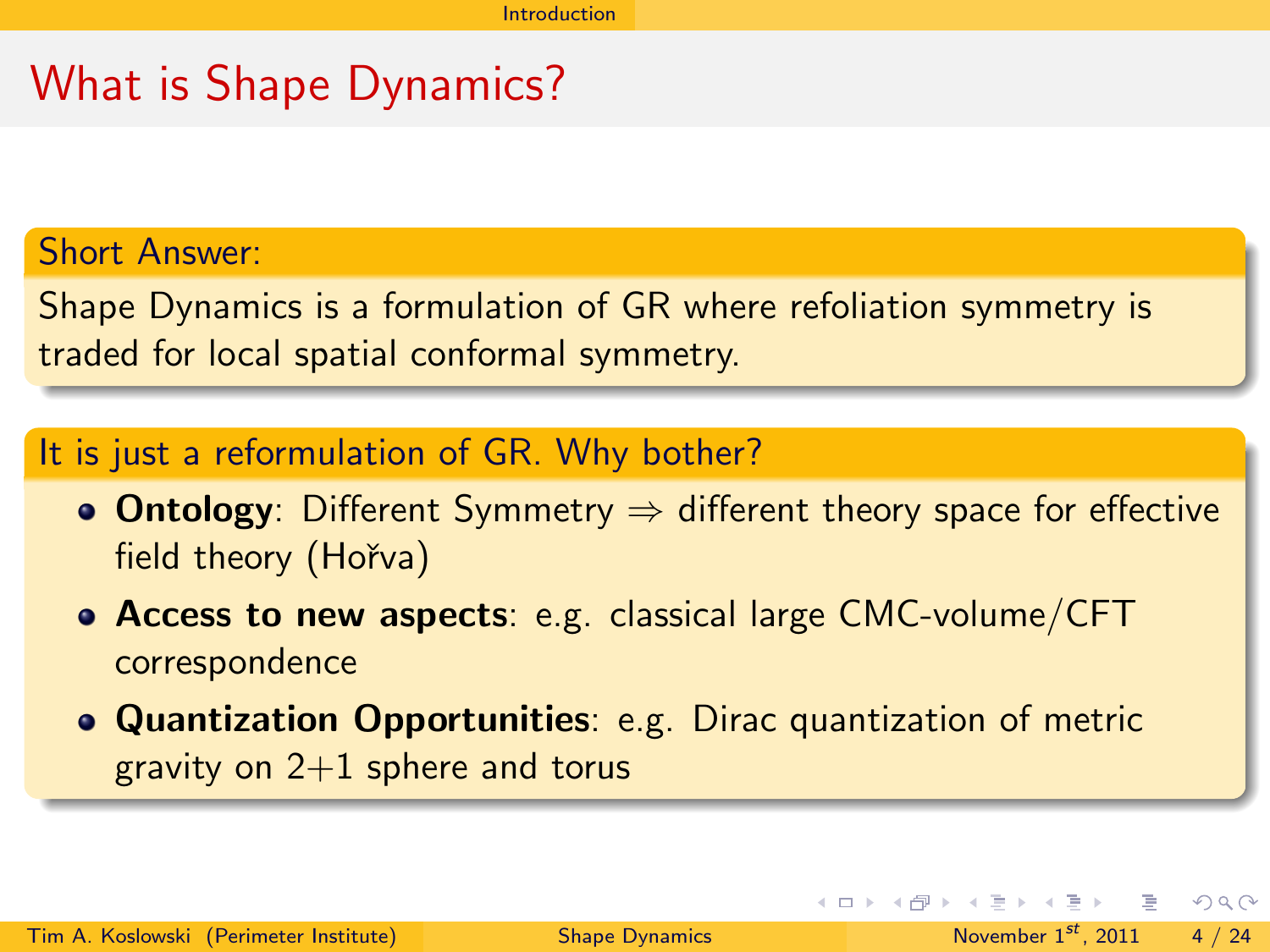### Canonical Framework

# Canonical System  $(\mathsf{\Gamma}, \{.,.\}, \mathsf{H}, \{\chi^{\mathsf{fir.}}_i\}_{i \in \mathcal{I}}, \{\chi^{\mathsf{sec.}}_j\}_{j \in \mathcal{J}})$

- Obtained from singular Legendre transform of **consistent** Lagrangian
- form of constraints is **not** determined by Legendre transform
- $\bullet$  assume regular, irreducible first class constraints  $\{\chi_i^{\mathit{fir.}}\}_{i\in\mathcal{I}}$
- Dirac conjecture: First class secondary constraints generate gauge transformations. (counter example:  $L = e^y \dot{x}^2$ )
- Gauge fixing: regular, irreducible set  $\{\sigma_i\}_{i\in\mathcal{I}}\cup\{\chi_i^{\mathit{fir.}}\}_{i\in\mathcal{I}}$ , such that  $\{\chi^{\mathsf{fir.}}_i, \sigma_j\}$  is invertible
- $\bullet$  Reduced phase space:  $\mathsf{\Gamma}_{red} = \mathsf{\Gamma}|_{\{\chi_j^{\sec} = 0\}_{j \in \mathcal{J}}}$  with Dirac bracket  $\{.,.\}_D$

#### From now on:

- $\bullet$  assume energy conservation constraint  $\chi_o^{fir.}=H-E$
- $\bullet$  second class constraints are solved, i.e.  $\{\chi_j^{\text{sec.}}\}_{j\in\mathcal{J}}=\emptyset$

イロト イ母 ト イヨト

<span id="page-4-0"></span> $QQQ$ 

Þ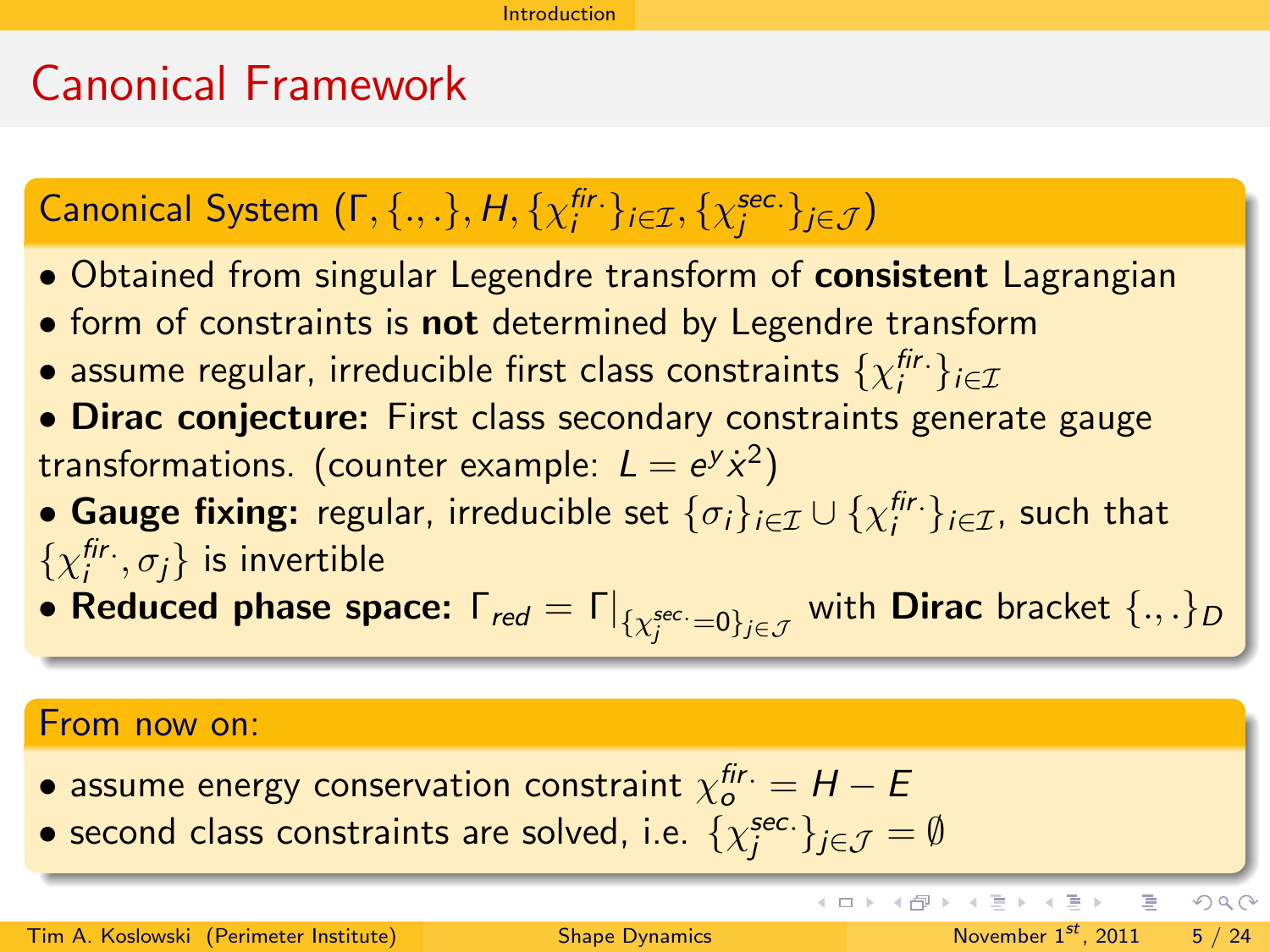[Symmetry Trading](#page-5-0)

### Linking Gauge Theories and Symmetry Trading



<span id="page-5-0"></span>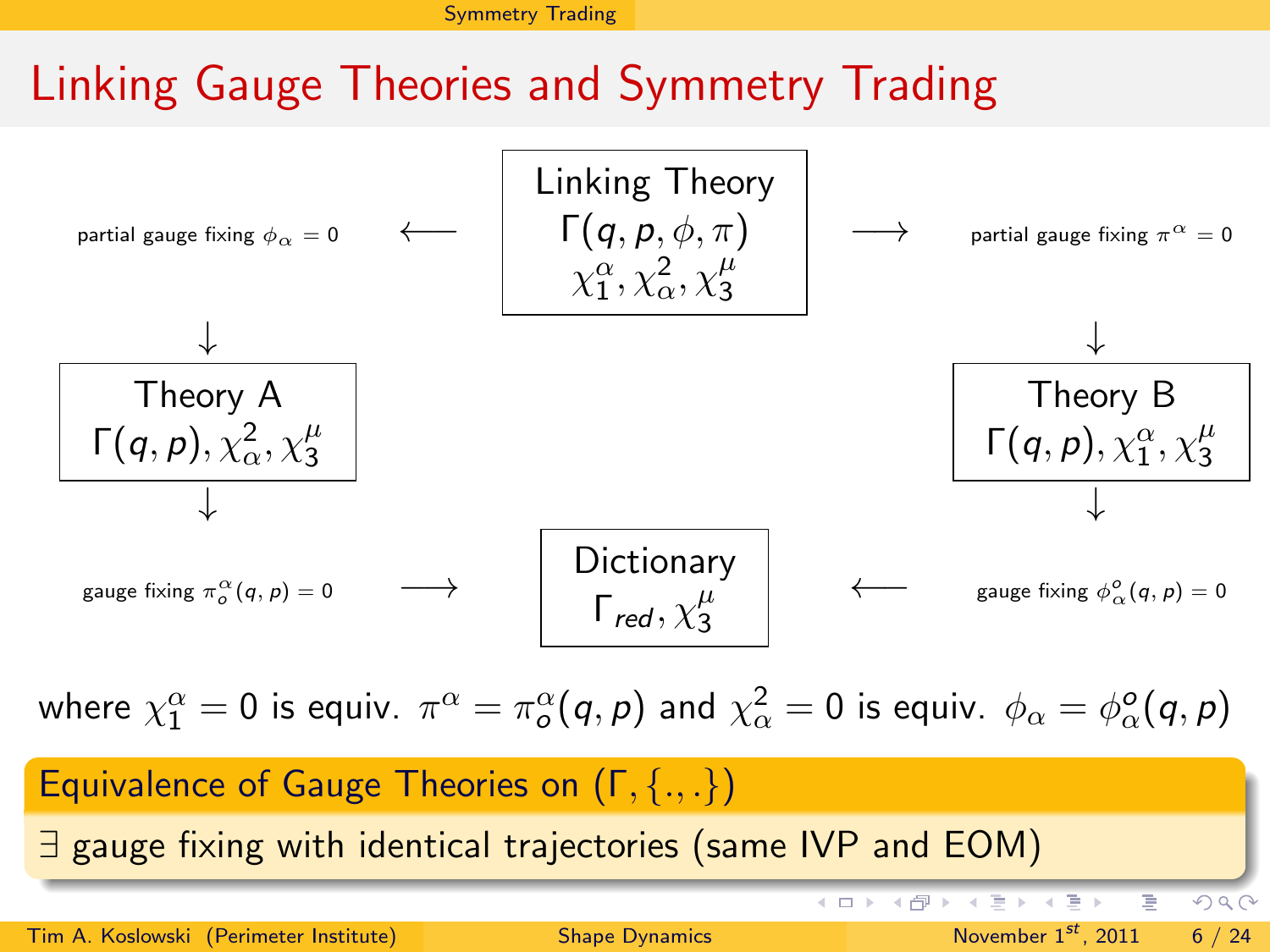Canonical Best Matching (an implementation of J. Barbour's Machian ideas)

Goal: Implement symmetry  $q_i \to Q_i(q, \phi)$ 

first class system  $(\mathsf{\Gamma},\{.,.\},\mathcal{H},\{\chi^\mu\}_{\mu\in\mathcal{M}})$ , group param.  $\phi_\alpha$ 

### Construction

• phase space extension  $\Gamma \to \Gamma \times \Gamma(\phi, \pi)$ equivalence with orig.  $\mathsf \Gamma$  through first class constraints  $\pi^{\alpha}\approx 0$  $\bullet$  canonical transformation (generator)  $\mathcal{F}=\mathcal{Q}_i(\bm{q},\phi)P^i+\phi_\alpha \Pi^\alpha$ takes  $\pi^{\alpha} \rightarrow \pi^{\alpha} - \pi^{\alpha}_{o} (\textit{q}, \textit{p})$ • Impose best matching condition  $\pi^{\alpha} = 0$ :  $(1)$   $\pi^{\alpha}$  commutes  $\Rightarrow$  orig. system had gauge invariance (2)  $\pi^{\alpha}$  gauge fixes some  $\chi^{\mu} \Rightarrow$  equivalence of gauge theories

(3)  $\pi^\alpha$  generates secondary constraints  $\Rightarrow$  complete Dirac procedure

in general one obtains mixture of these three cases

<span id="page-6-0"></span>イロト イ母 トイミト イミト ニヨー りんぴ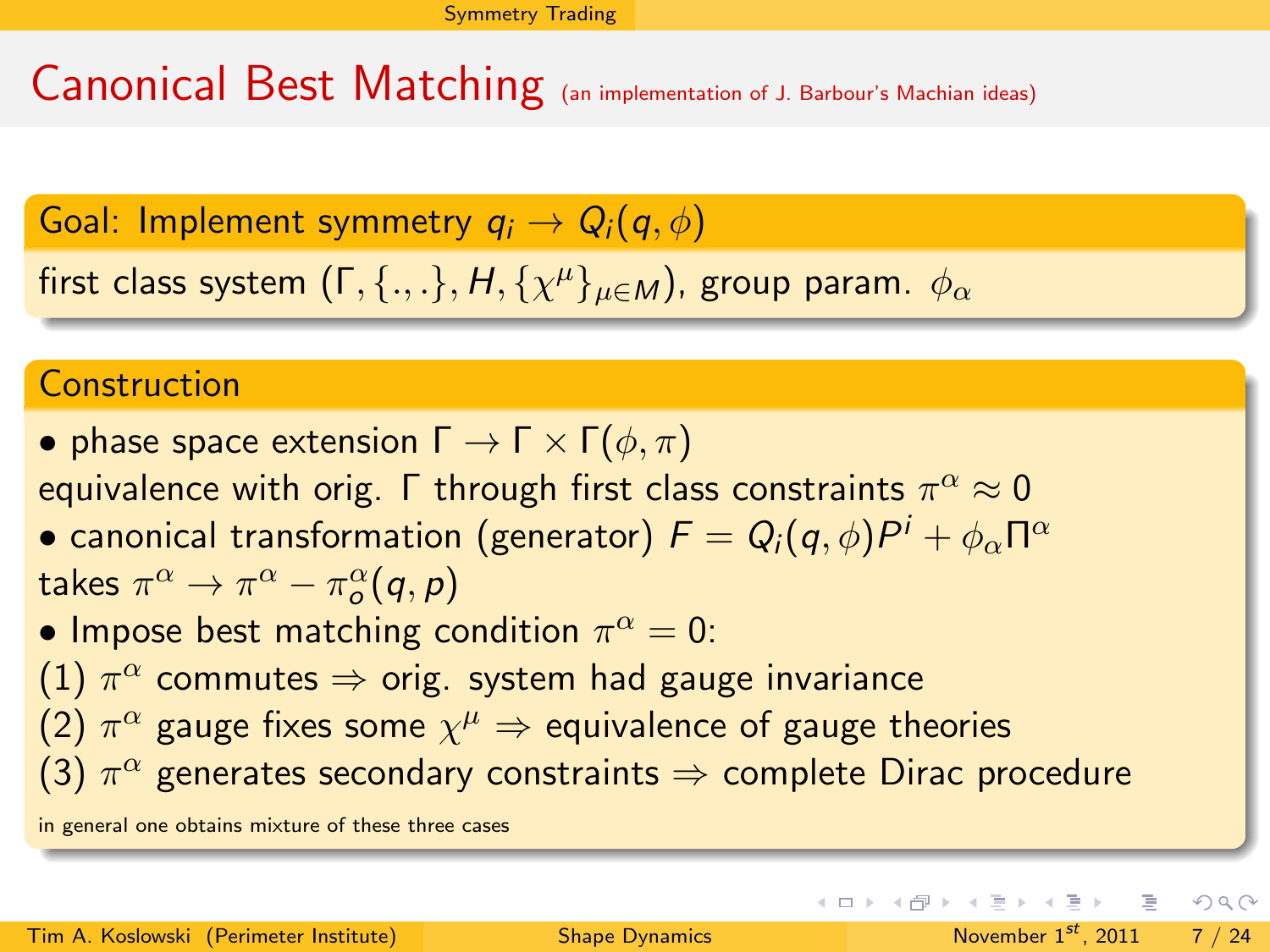# Canonical General Relativity (you know that)

### ADM formulation

- Global hyperbolicity; for now also  $\Sigma$  is compact without boundary
- Poisson bracket  $\{F(g), \pi(f)\} = F(f)$
- spatial diffeomrophism constraints  $H(v) = \int_{\Sigma} d^3 x \pi^{ab} (\mathcal{L}_v g)_{ab}$
- local refoliation constraints

$$
S(N) = \int_{\Sigma} d^3x N \left( \frac{1}{\sqrt{|g|}} \pi^{ab} G_{abcd} \pi^{cd} - \sqrt{|g|} (R - 2\Lambda) \right)
$$

#### Generic IVP and Regularity:

are strictly proven in  $\pi=g_{ab}\pi^{ab}=const.$  gauge. (Only few extensions.)

<span id="page-7-0"></span>イロト イ母 トイミト イミト ニヨー りんぴ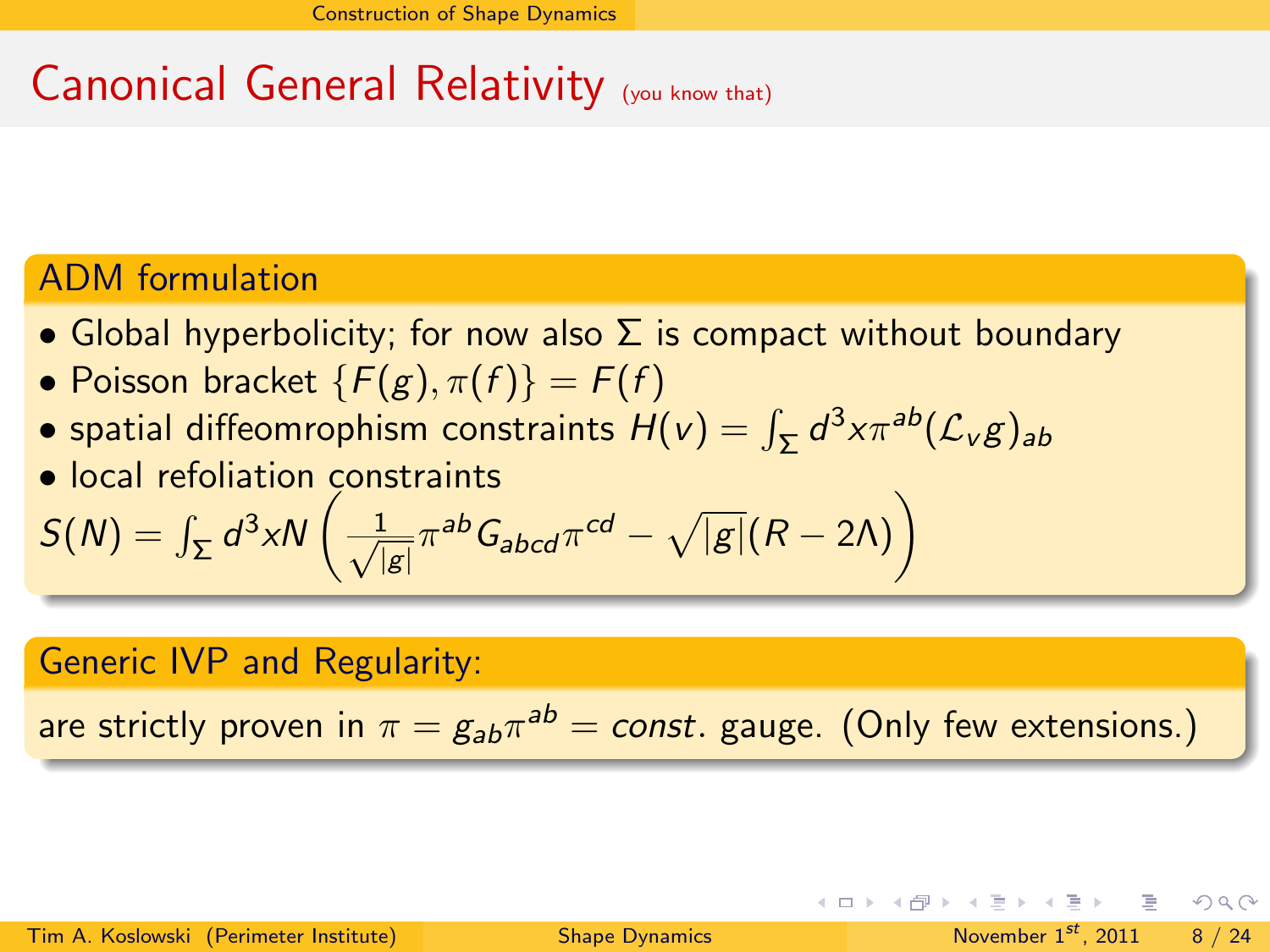# Linking GR and Shape Dynamics

### ADM best matched w.r.t. VPCT

• extend phase space by canonical pair  $\phi(x)$ ,  $\pi_{\phi}(x)$ 

 $\bullet$  generating functional  $F=\int d^3x \left(g_{ab}e^{4\hat{\phi}}\Pi^{ab}+\phi\Pi_{\phi}\right)$ , where  $\hat{\phi}=\phi-\frac{1}{6}\ln\langle e^{6\phi}\rangle_g$ 

canonical transformation  $\mathcal{T}:\pi_{\phi}\mapsto \pi_{\phi}-4\left(\pi-\langle\pi\rangle_{\mathcal{g}}\sqrt{|\mathcal{g}|}\right)$ 

- impose  $\pi_{\phi} = 0$  and work out reduced phase space
- volume preserving condition leaves one Hamilton constraint behind ⇒ matching trajectories (SD in ADM-gauge = GR in CMC-gauge)

### Shape Dynamics on  $(\Gamma_{ADM}, \{.,.\}_{ADM})$

diffeomorphism:  $H(\xi) = \int d^3x \pi^{ab} \mathcal{L}_\xi g_{ab}$ loc. conformal trf.:  $D(\rho)=\int d^3x \rho (\pi-\langle\pi\rangle_g\sqrt{|g|})$ Hamiltonian:  $\int d^3x$  TS<sub>ADM</sub>(x) $\left| \phi=\phi_o(g,\pi) \right|$ 

where  $\phi_o$  satisfies inhomogeneous Lichnerowicz-York equation and  $\langle {\rm e}^{6\phi}\rangle_{\rm g}=1$  (∃ existence proof).

э

<span id="page-8-0"></span> $\Omega$ 

イロト イ部 トイモト イモト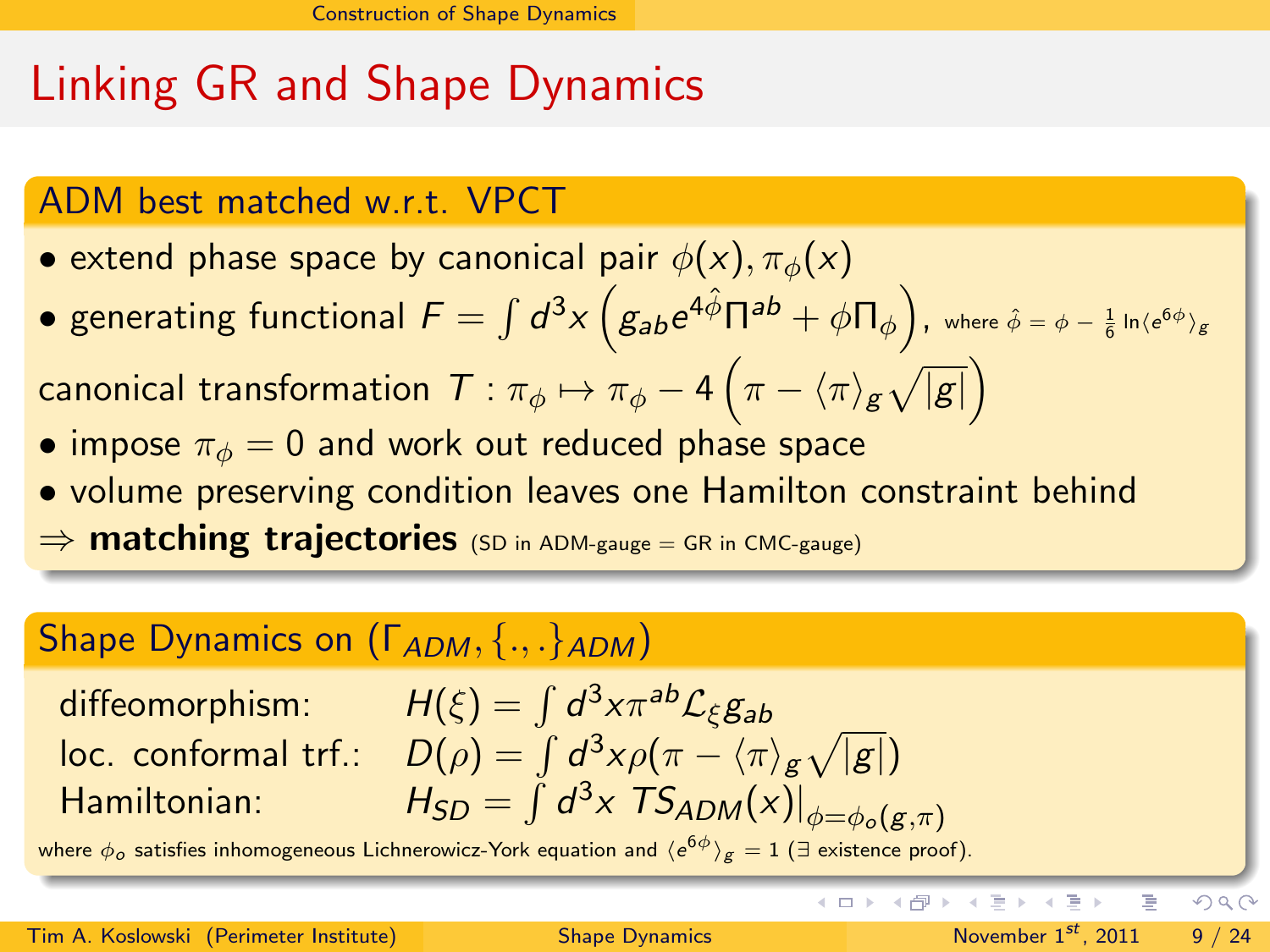# Pure Shape Dynamics (trajectories vs. IVP)

| Dirac algebra                              | is traded for | <b>Shape Dynamics algebra</b>                                                                    |
|--------------------------------------------|---------------|--------------------------------------------------------------------------------------------------|
|                                            |               | $[S(N_1), S(N_2)] = H(N_1 \nabla N_2 - N_2 \nabla N_1)   [D(\rho_1), D(\rho_2)] = 0$             |
|                                            |               | $[D(\rho), H_{SD}] = 0$                                                                          |
| $[H(\xi), S(N)] = S(\mathcal{L}_{\xi}N)$   |               | $\begin{cases} [H(\xi), D(\rho)] = D(\mathcal{L}_{\xi}\rho) \\ [H(\xi), H_{SD}] = 0 \end{cases}$ |
| $[H(\xi_1), H(\xi_2)] = H([\xi_1, \xi_2])$ |               | $H(\xi_1), H(\xi_2) = H[\xi_1, \xi_2]$                                                           |
|                                            |               |                                                                                                  |

- Nonlin. constraints traded for linear constraints and nonloc. Hamiltonian
- Implies different Theory Space for Quantum Gravity.

for IVP (fixed time slice): lift volume preservation

- $\bullet$  trade  $S(N)$  for  $D(\rho)=\int_{\Sigma}d^3x \rho\left(\pi\pm\right)$  $\sqrt{8\Lambda}\sqrt{|g|}$ .
- locality, but frozen dynamics (fixed time slice)

÷  $\vert \cdot \vert$  <span id="page-9-0"></span> $\Omega$ 

(□ ) (母 )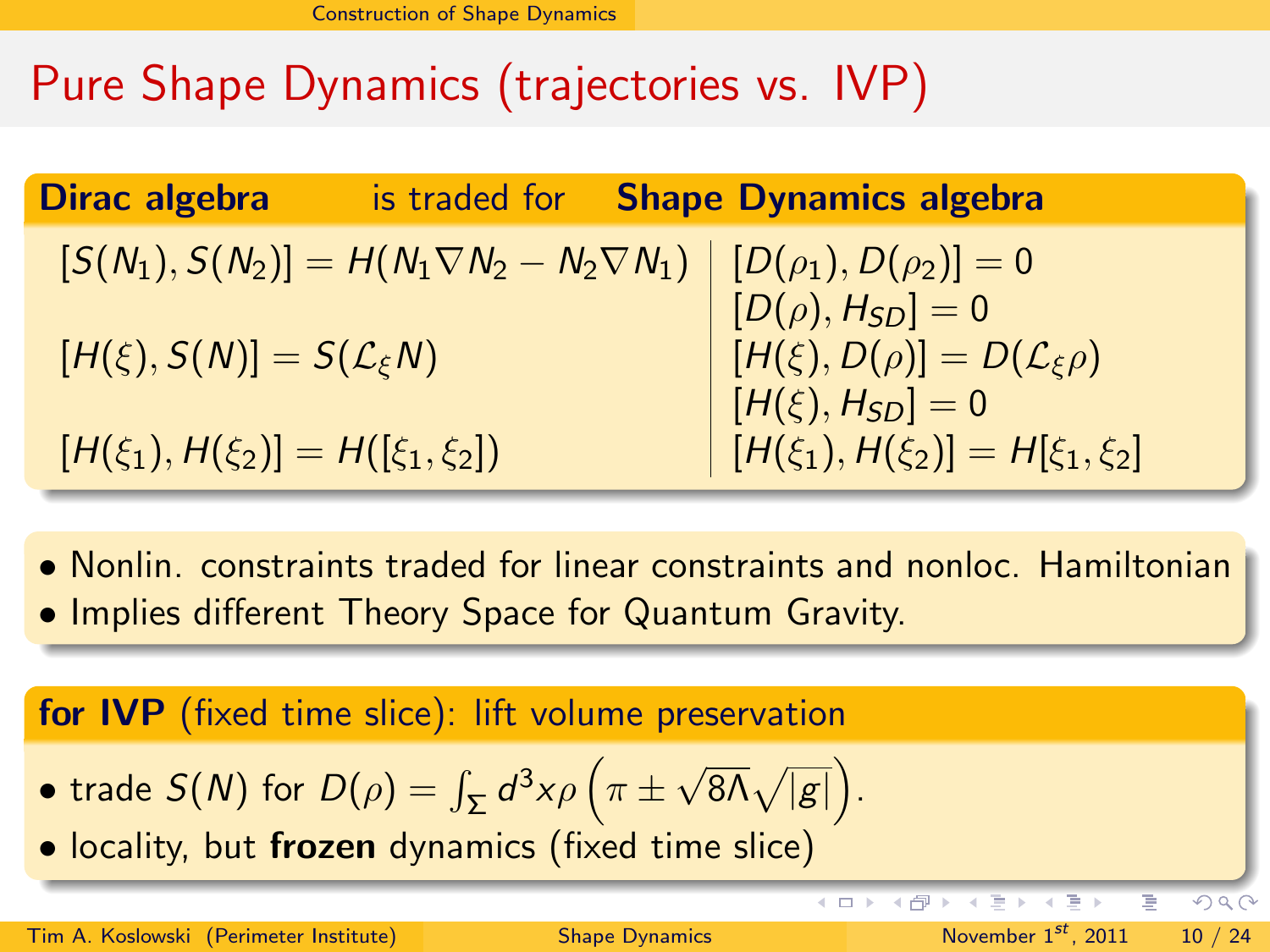# Objection 1: "You have no Spacetime Picture."

Answer: No.

Use a minimally coupled test multiplet (as clocks/rods) to recover spacetime operationally. Relationalist: You should do the same in GR.

Real Problem:

Universality of recovered spacetime (all fields see same spacetime).

#### Possible way out:

Symmetry Doubling: SD and GR BRST-invariances at the same time. (this is work currently in progress, see "Outlook")

<span id="page-10-0"></span> $QQ$ 

 $\left\{ \begin{array}{ccc} \pm & \pm & \pm \end{array} \right.$  and  $\left\{ \begin{array}{ccc} \pm & \pm \end{array} \right.$  and  $\left\{ \begin{array}{ccc} \pm & \pm \end{array} \right.$  and  $\left\{ \begin{array}{ccc} \pm & \pm \end{array} \right.$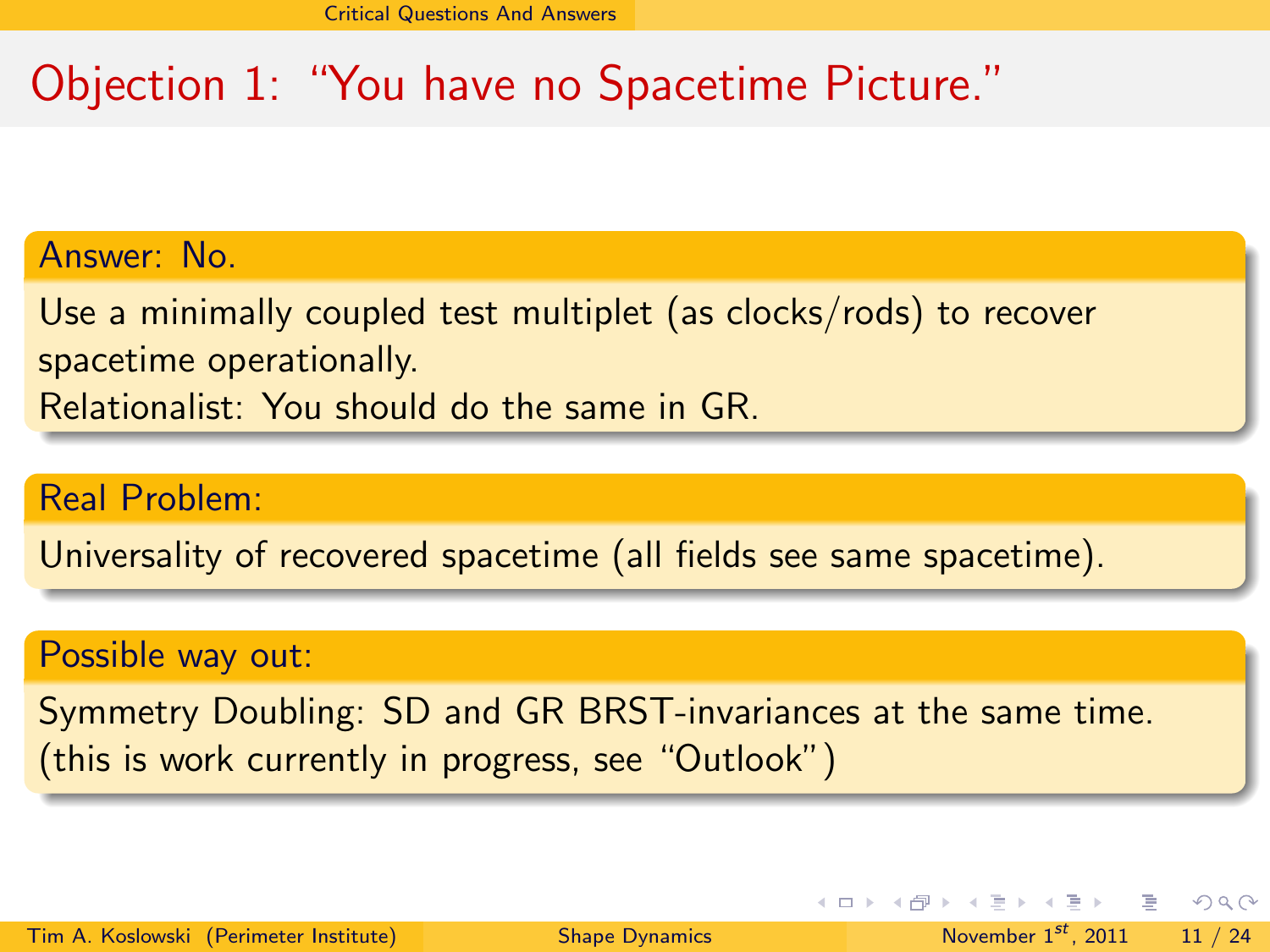# Coupling Matter to Shape Dynamics

### Construction

- Best matching of ADM+matter system w.r.t. VPCT
- Shape Dynamics through phase space reduction
- $\Rightarrow$  Equivalence with GR+matter system by construction

### Conformal weight for matter?

• Constraint-decoupling (conf., diffeo., gauge) as guiding principle  $\Rightarrow$  Solution for bosonic Standard Model: conformal weight 0 for all matter

$$
\mathcal{F} = \int_{\Sigma} d^3x \left( e^{4\hat{\phi}} g_{ab} \Pi^{ab} + \phi \Pi_{\phi} + A^i_a \mathcal{E}^a_i + \varphi^{\alpha} \Pi_{\alpha} + \ldots \right)
$$

#### Shape Dynamics-matter system:

- $\bullet$  ADM  $S(N) \Rightarrow {\rm SD}$ -Ham.  $H_{SD}$  and  $Q(\rho) = \int_{\Sigma} \rho \left(\pi \langle \pi \rangle \sqrt{ |g| }\right)$
- diffeomorphism- and gauge constraints are unaltered
- <span id="page-11-0"></span>• restrictions on  $\langle \pi \rangle$  only from cosmological constant and Higgs potential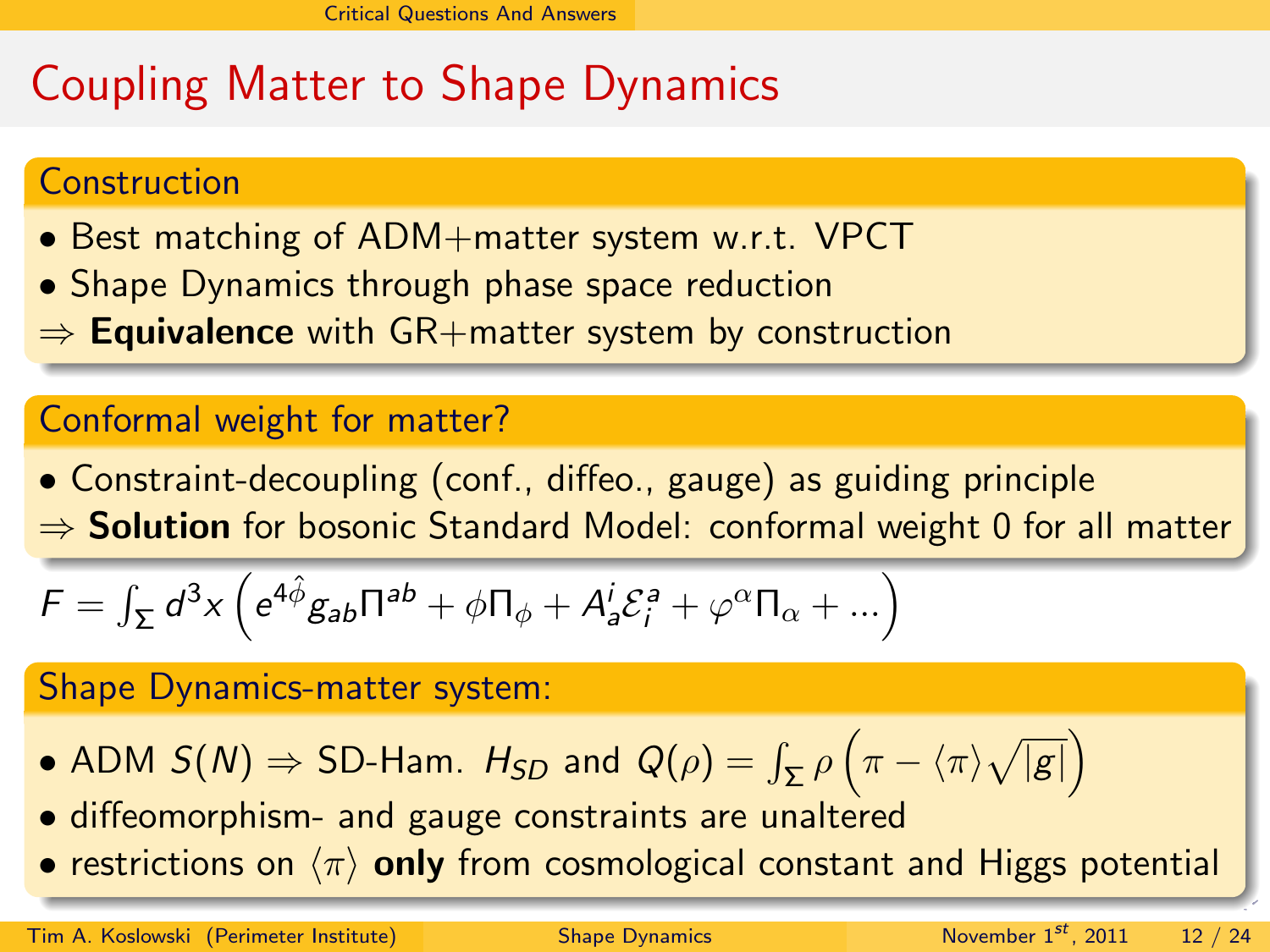# Objection 2: "It's just the York procedure."

### Key differences with York procedure

- York procedure concerns only IVP (decoupling of constraints), SD concerns dynamics (propagation of constraints)  $\Rightarrow$  Hamiltonian needs lapse fixing equation (York) vs. Lichnerowicz-York-equation (SD).
- Volume preserving condition (not used by York) is essential for equivalence of trajectories and gives correct scaling.
- **•** Best matching is **canonical** transformation (SD) vs. manual TT-decomposition (York)

#### Summary:

The existence of SD is based in the same existence theorems as York, but the construction and consequences are fundamentally different.

<span id="page-12-0"></span> $QQ$ 

 $A \cup B \rightarrow A \oplus B \rightarrow A \oplus B \rightarrow A \oplus B \rightarrow A \oplus B$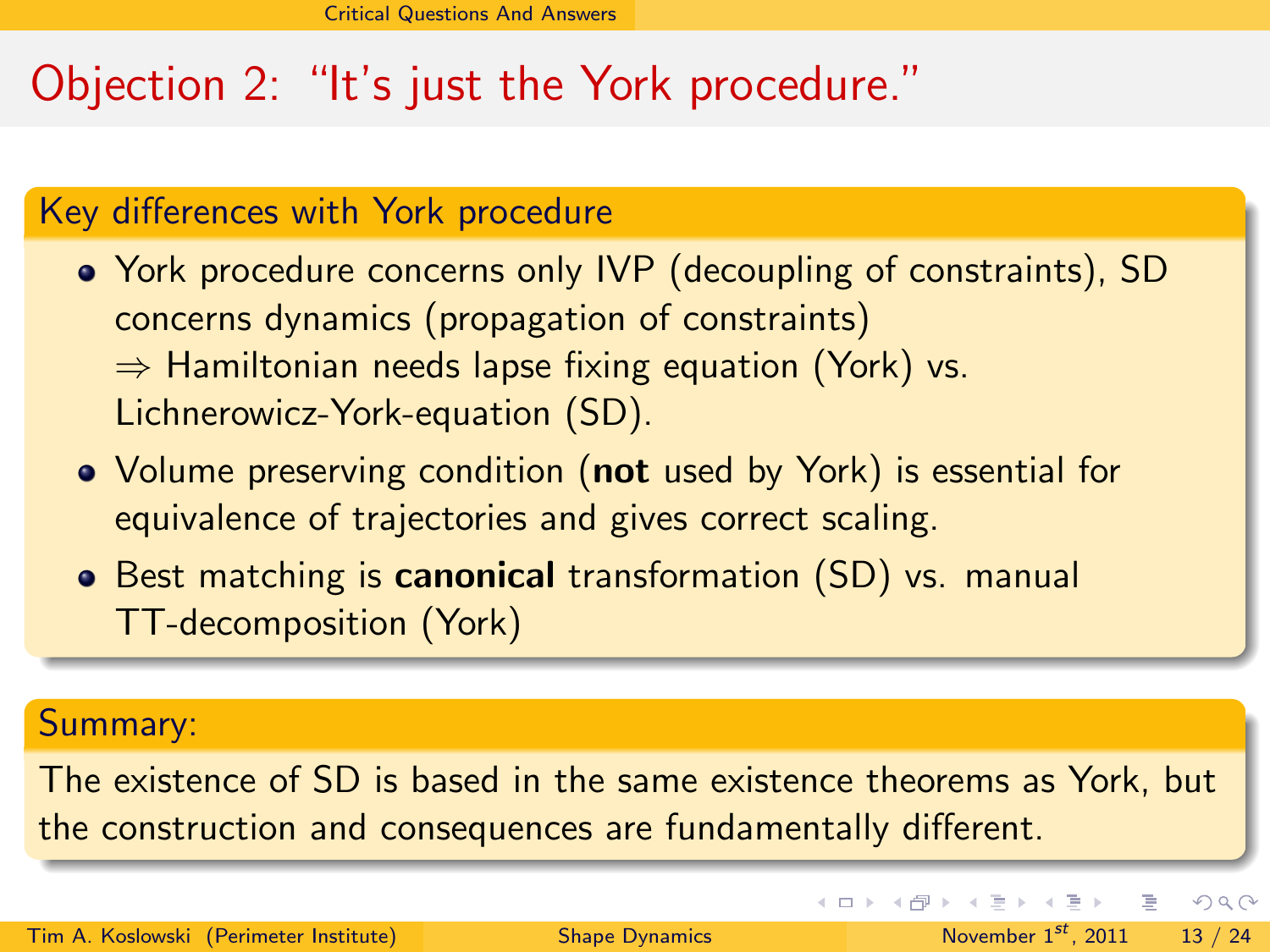# Objection 3:"Your Hamiltonian is Unmanageable."

### Yes, pertaining to classical trajectories. But:

- classically, one can work in ADM gauge then  $H_{SD} = H_{ADM}(N \equiv 1)$
- once one is interested in **generic** IVP solution one needs to fix gauge also in ADM

then ADM suffers from the same complications

### $H_{SD}$  can be constructed explicitly in:

- $\bullet$  2 + 1-dimensions (on sphere and torus)
- Strong gravity limit (precisely: whenever spatial derivatives negligible)
- perturbation theory around ADM solutions (in particular cosmological perturbation theory, WIP)

<span id="page-13-0"></span> $QQ$ 

 $A \equiv 1 \pmod{2} \pmod{2} \pmod{2} \pmod{2}$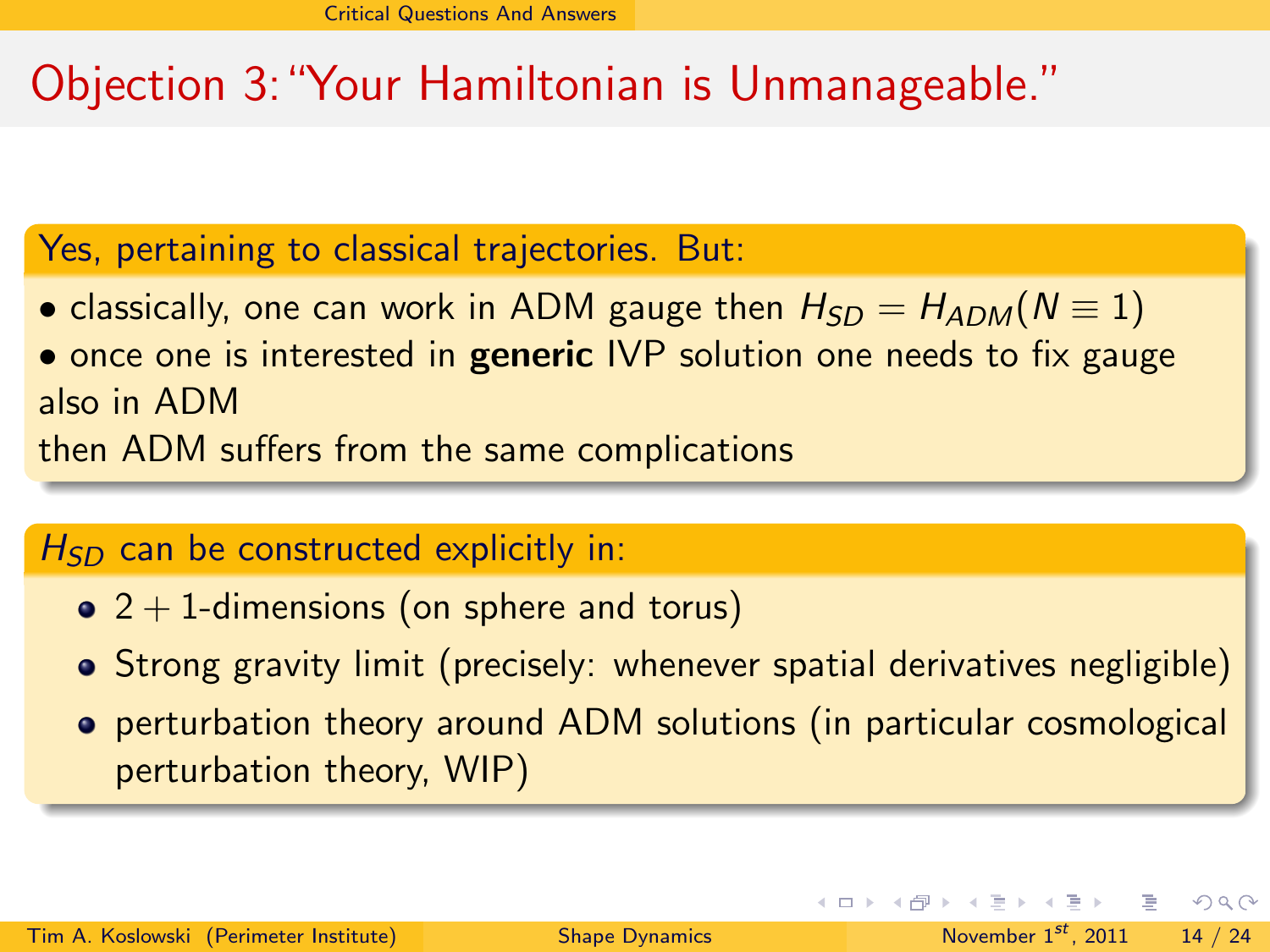# Gravity in  $2+1$  Dimensions

#### One of the 2+1 Tricks

 $g = e^{2\lambda} f^* g(\tau)$  and TT-decomp. of  $\pi$  reduces GR to Teichmüller-sp dyn.

### SD on 2+1 Torus

- lin. constr.  $H(v) = \int_T d^2x \pi^{ab} (\mathcal{L}g)_{ab}$ ,  $D(\rho) = \int_T d^2x \rho(\pi \langle \pi \rangle \sqrt{|g|})$
- SD-Hamilton constraint  $H_{SD} = \frac{\tau^2}{2V}$  $\frac{\tau^2}{2V}(\rho_1^2+\rho_2^2)-\frac{V}{2}$  $\frac{V}{2}(\langle \pi \rangle^2 - 4\Lambda)$

### Dirac Qunat.  $=$  Reduced phase space Quant.

• Set  $\hat{\pi}^{ab} = i\hbar \frac{\delta}{\delta z}$  $\frac{\partial}{\partial s_{\mathcal{S}_{ab}}}$   $\Rightarrow$  linear constraints imply  $\psi[g[\lambda,f;\tau_1,\tau_2)] = \psi(\tau_1,\tau_2)$  $\Rightarrow H_{SD}=-\tau_2^2(\partial^2_{\tau_1}+\partial^2_{\tau_2})+V^2(\partial^2_V+4\Lambda)$  (equal to reduced phase space Hamiltonian)

#### Large CMC-Volume Expansion

- $\bullet$  genus  $\geq 2 \Rightarrow V/V_o$ -expans.:  $H_{SD} = -\frac{V}{2}$  $\frac{V}{2}(\langle \pi \rangle^2 - 4 \Lambda) - R + \mathcal{O}(\frac{1}{V})$  $\frac{1}{V}$
- <span id="page-14-0"></span>• works in higher dimensions (large CMC-volum[e/](#page-13-0)[CF](#page-15-0)[T](#page-13-0)[-c](#page-14-0)[o](#page-15-0)[rr](#page-9-0)[e](#page-10-0)[s](#page-15-0)[p](#page-16-0)[o](#page-9-0)[n](#page-10-0)[d](#page-15-0)[e](#page-16-0)[nc](#page-0-0)[e\)](#page-23-0)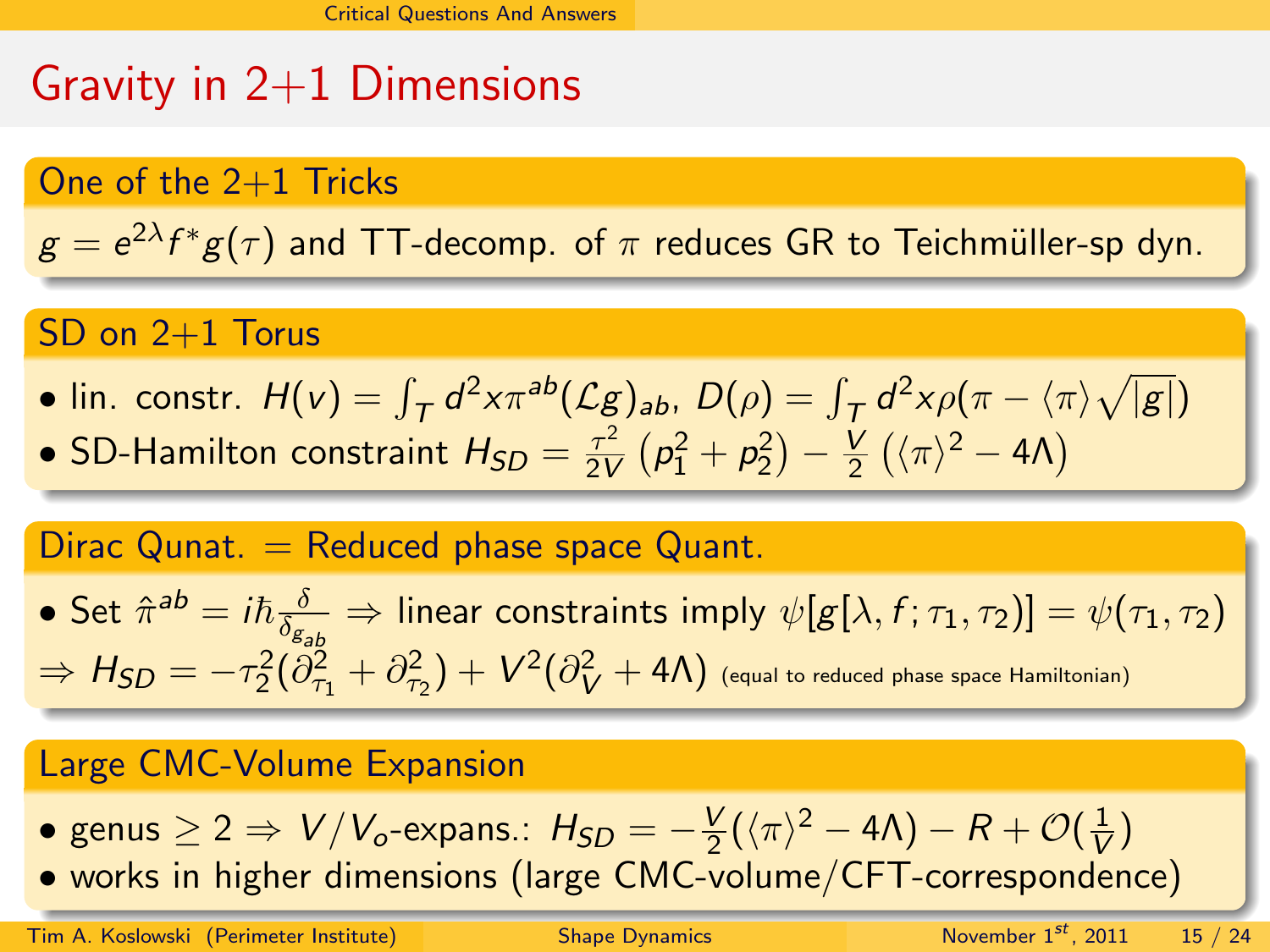# Objection 4: "Non-CMC solutions to Einstein's equations."

#### Answer:

This is a restriction compared to GR (like global hyperbolicity).

#### However:

Boundaries are in principle treatable (see future projects). If dynamical boundaries are also treatable then one could possibly circumvent some of these restrictions.

<span id="page-15-0"></span>**KED KARD KED KED E VOOR**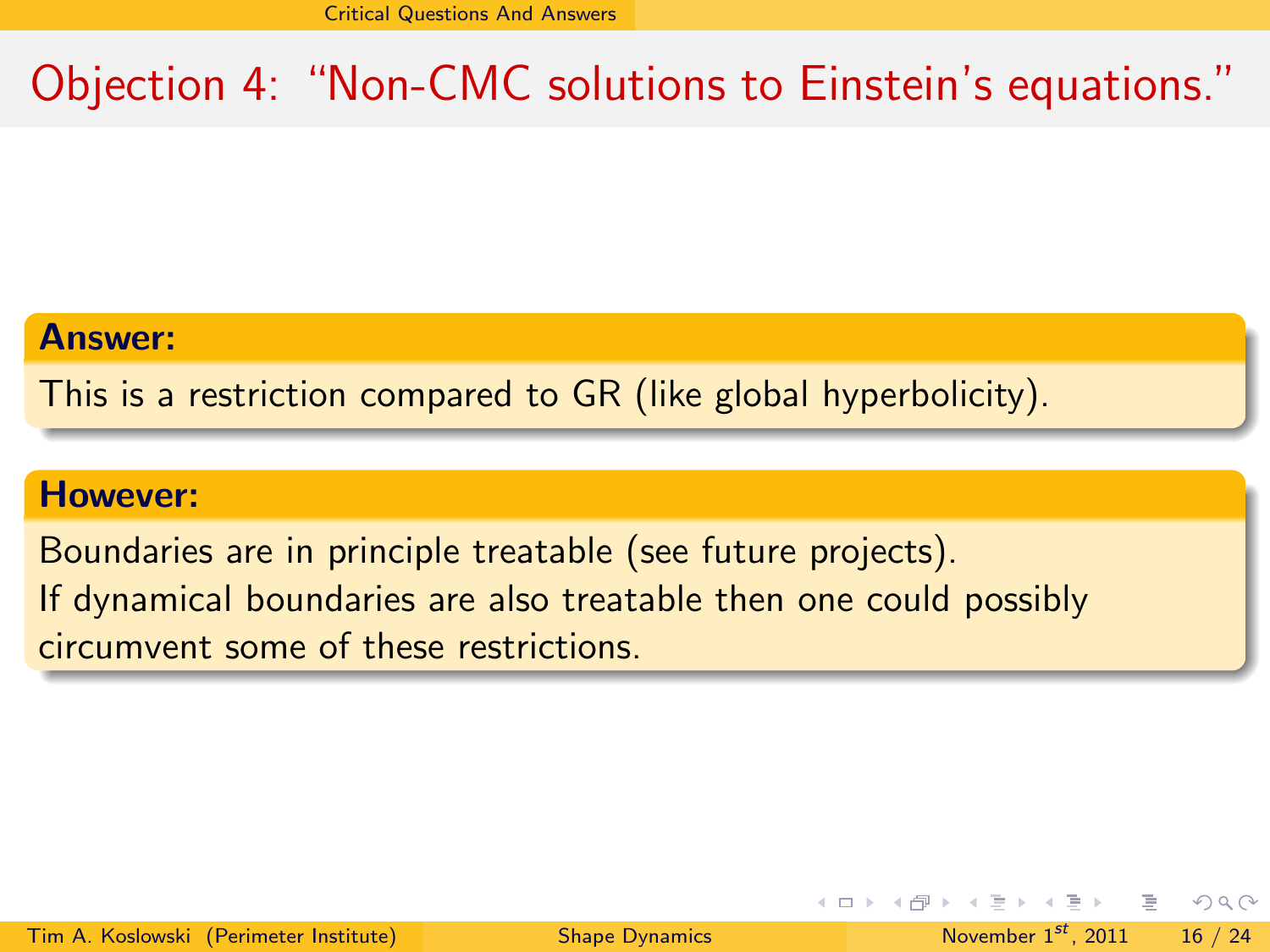# Shape Dynamics in Ashtekar-Barbero variables

#### Road map

triad var. 
$$
(e_a^i, \pi_i^a) \Rightarrow
$$
 ext. curv. var.  $(K_a^i, E_i^a) \Rightarrow$  Ashtakar var.  $(A_a^i, E_i^a)$ 

Triad vars.:  $(e_a^j, \pi_i^a)$ , rotation const.  $G(\lambda) = \int_{\Sigma} d^3x \lambda^j \epsilon_{ij}{}^k e_a^k \pi_k^a$ 

- $\bullet$  best matching generator  $\mathcal{F}=\int_{\mathsf{\Sigma}}d^3x\left(e_a^i e^{2\hat{\phi}}\Pi_i^a+\phi\Pi_{\phi}\right)$
- linear constr.:  $H(v)$ ,  $C(\rho)$  and  $G(\lambda)$
- Hamiltonian:  $H_{SD} = TS(N \equiv 1)|_{\phi=\hat{\phi}}$ .

$$
\Rightarrow (K_a^i, E_i^a) \text{ and can. } \text{trf. } F = \int d^3x (K_a^i \beta \tilde{E}_i^a + \tilde{E}_i^a \Gamma_a^i(\tilde{E}))
$$

### Ashtekar vars.:  $(A_a^j, E_i^a)$ , Gauss constraint  $G(\lambda)$

- linear constraints:  $H(v)$  and  $G(\lambda)$
- <code>VPCT-generator:  $C(\rho)=\int_{\Sigma}d^3x \rho((A_a^i-\Gamma_a^i)\tilde{E}_i^a-\langle(A_a^i-\Gamma_a^i)\tilde{E}_i^a\rangle\sqrt{|\tilde{E}|}$  )</code>
- <span id="page-16-0"></span> $\bullet$  Hamilt[o](#page-17-0)[n](#page-15-0)ian:  $H_{SD}=\left.TS(N\equiv1)\right|_{\phi=\hat{\phi}_o}$  $H_{SD}=\left.TS(N\equiv1)\right|_{\phi=\hat{\phi}_o}$  $H_{SD}=\left.TS(N\equiv1)\right|_{\phi=\hat{\phi}_o}$  (retain [G](#page-15-0)a[us](#page-17-0)[s](#page-15-0)[-c](#page-16-0)on[st](#page-16-0)r[.\)](#page-21-0)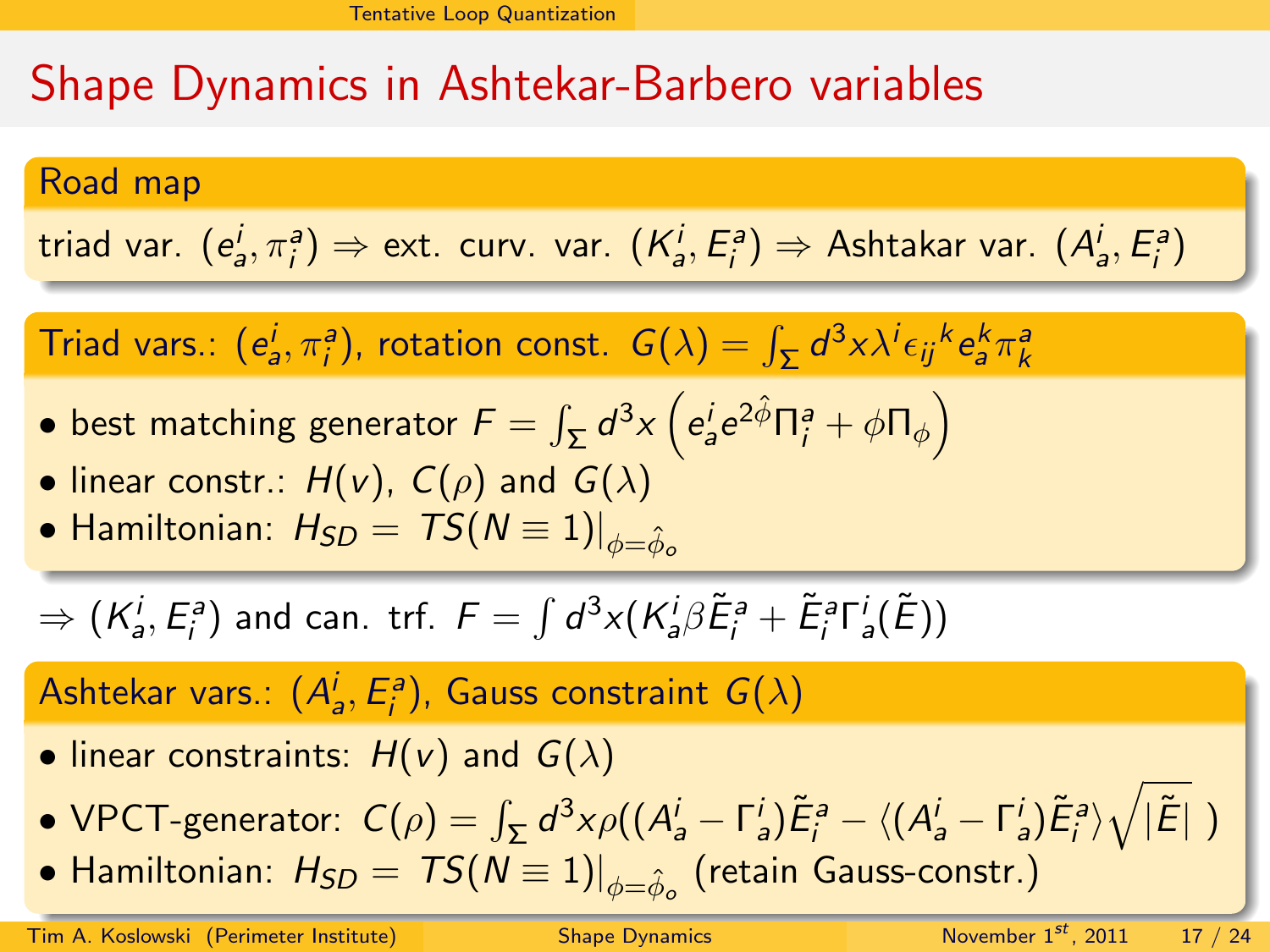# Kinematic Loop Quantization

### Do everything as in kinematic LQG:

- dense orthogonal set  $\mathcal{T}(A) = \prod_{e} \rho_{n_{e}m_{e}}^{j_{e}}(h_{e}(A))$
- $\bullet$  holonomy-matrix elements act by multiplication  $\rho^{j}_{nm}(h(A))$
- fluxes act as derivations  $E(S, \lambda)$
- solve Gauss- and diffeomorphism constraint

 $\Rightarrow$  orthogonal set: gauge-inv. spin-knot functions

### classical VPCT-invariants

- VPCTs of holonomies are unmanageable
- $\bullet$  VPCTs of fluxes are straightforward:  $E^i_a(x) \mapsto e^{4 \hat{\phi}(x)} E^i_a(x)$
- $\Rightarrow$  total volume V and all angles (=gauge-inv. ratios) are **invariant**
- $\Rightarrow$  all nonvanishing areas are **pure gauge**

<span id="page-17-0"></span> $\Omega$ 

 $A \cup B \rightarrow A \oplus B \rightarrow A \oplus B \rightarrow A \oplus B \rightarrow A \oplus B$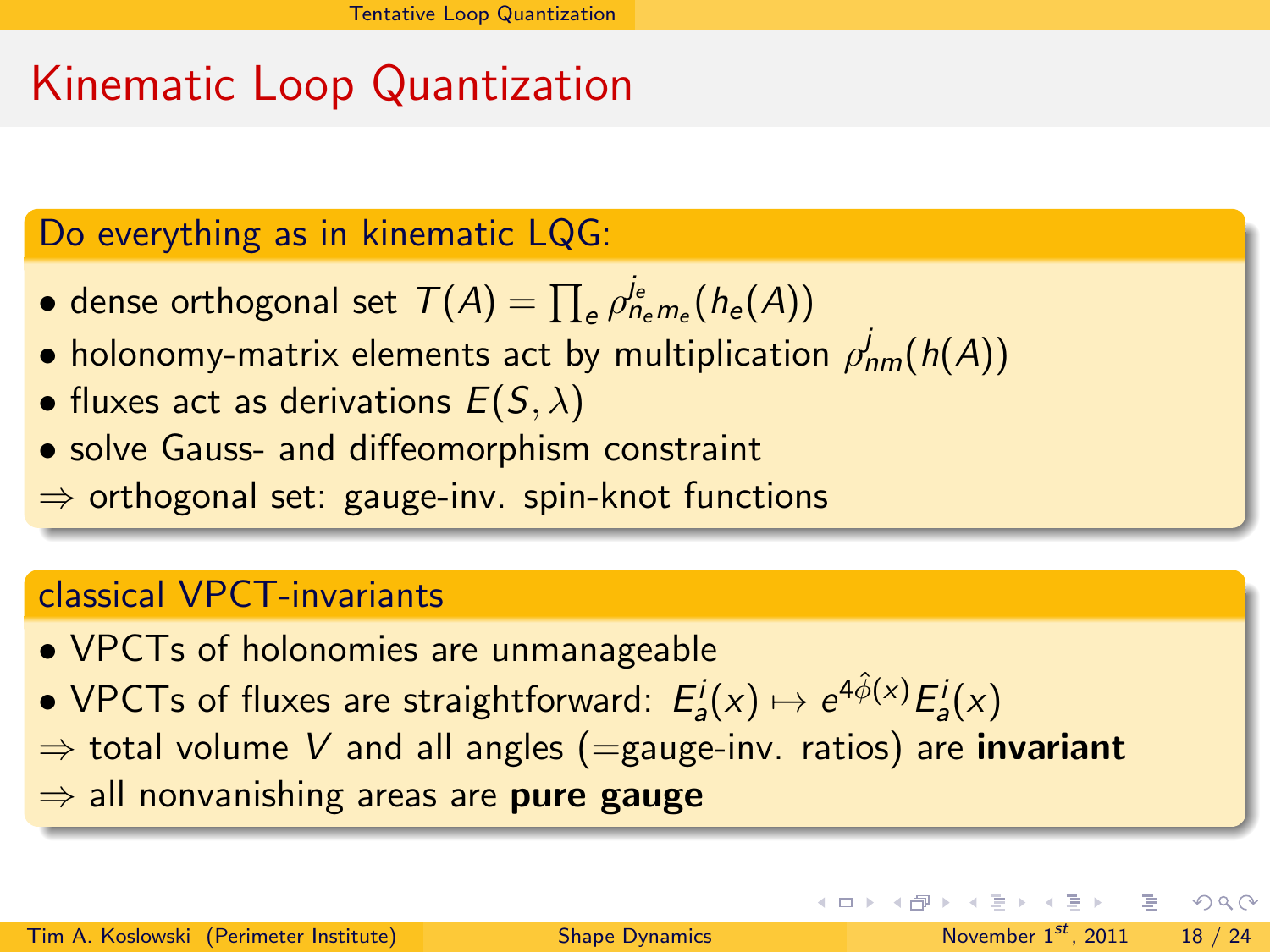### Disclaimer

#### **Warning**

The following is a naive application of LQG methods to the IVP of SD only.

### In particular be critical of:

- **1** No quantization of equivalent dynamics
- **2** Heuristic treatment of conf. trfs.

E.

<span id="page-18-0"></span> $QQ$ 

医毛囊 医牙骨下的

∢ □ ▶ ⊣ n □ ▶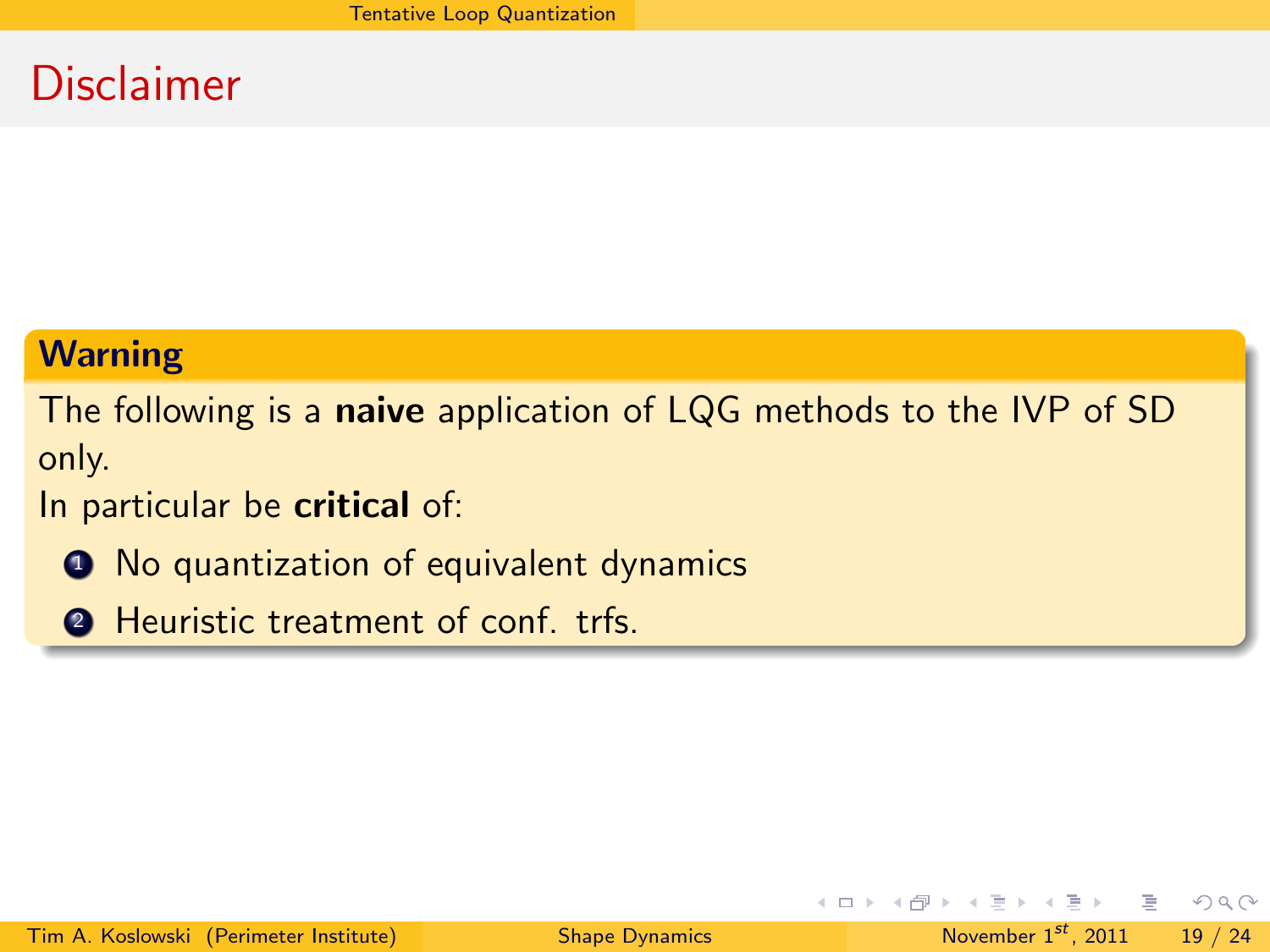### Tentative Quantization

### Heuristic implementation of VPCTs

- choose recoupling basis  $\Rightarrow$  max. comm. set of angles
- determine SNF uniquely by (area-,angle-) eignevalues and keep  $V_{tot}$
- $\Rightarrow$  areas are pure gauge  $\Rightarrow$  choose unique representative
- $\Rightarrow$  knot, max. set of angles and  $V_{tot}$  label basis
- How quantize  $H_{SD}$  ???

### For total Dirac procedure (fix time slice)

- trade also  $H_{SD}$  for  $\langle \pi \rangle \alpha V$  (can. trf. to  $\langle \pi \rangle$ )
- $\Rightarrow$  basis labeled by knot, max. set of angles

#### Problem:

Can one get rid of recoupling choice?

Tim A. Koslowski (Perimeter Institute) [Shape Dynamics](#page-0-0) November 1st, 2011 20 / 24

E.

<span id="page-19-0"></span> $QQ$ 

 $\left\{ \begin{array}{ccc} 1 & 0 & 0 \\ 0 & 1 & 0 \end{array} \right\}$  ,  $\left\{ \begin{array}{ccc} 0 & 0 & 0 \\ 0 & 0 & 0 \end{array} \right\}$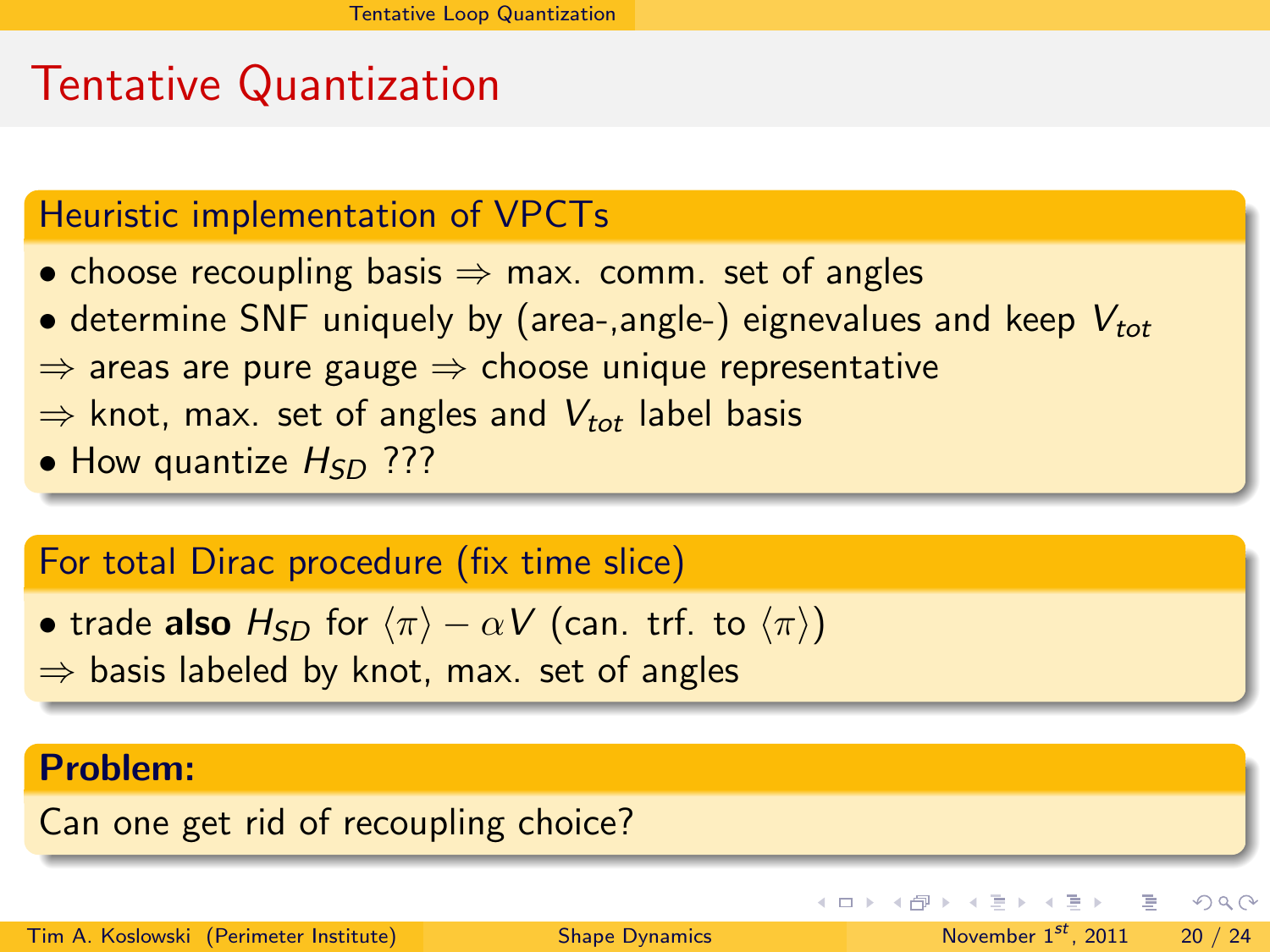# A Questionable Interpretation

### Objection:

Where is equivalence with CMC dynamics?

### Large CMC-volume correpsondence

- assume  $\Lambda > 0$  and suitable initial data  $\Rightarrow$  asymptotic expansion
- $\bullet$  use  $V/V_o$ -expansion  $\Rightarrow H_{SD} \rightarrow 12 \Lambda \langle \pi \rangle^2$
- use *v* / *v*<sub>o</sub>-expansion  $\Rightarrow$  *n*<sub>SD</sub>  $\rightarrow$  12.<br> $\Rightarrow$  classical equivalent  $\langle \pi \rangle \approx \pm \sqrt{12\Lambda}$

#### Questionable Interpretation

"The states in the mutual constraint kernel describe asymptotic shapes of the universe in the large volume limit."

<span id="page-20-0"></span> $QQ$ 

지수는 지금 아이를 지키는 것이다.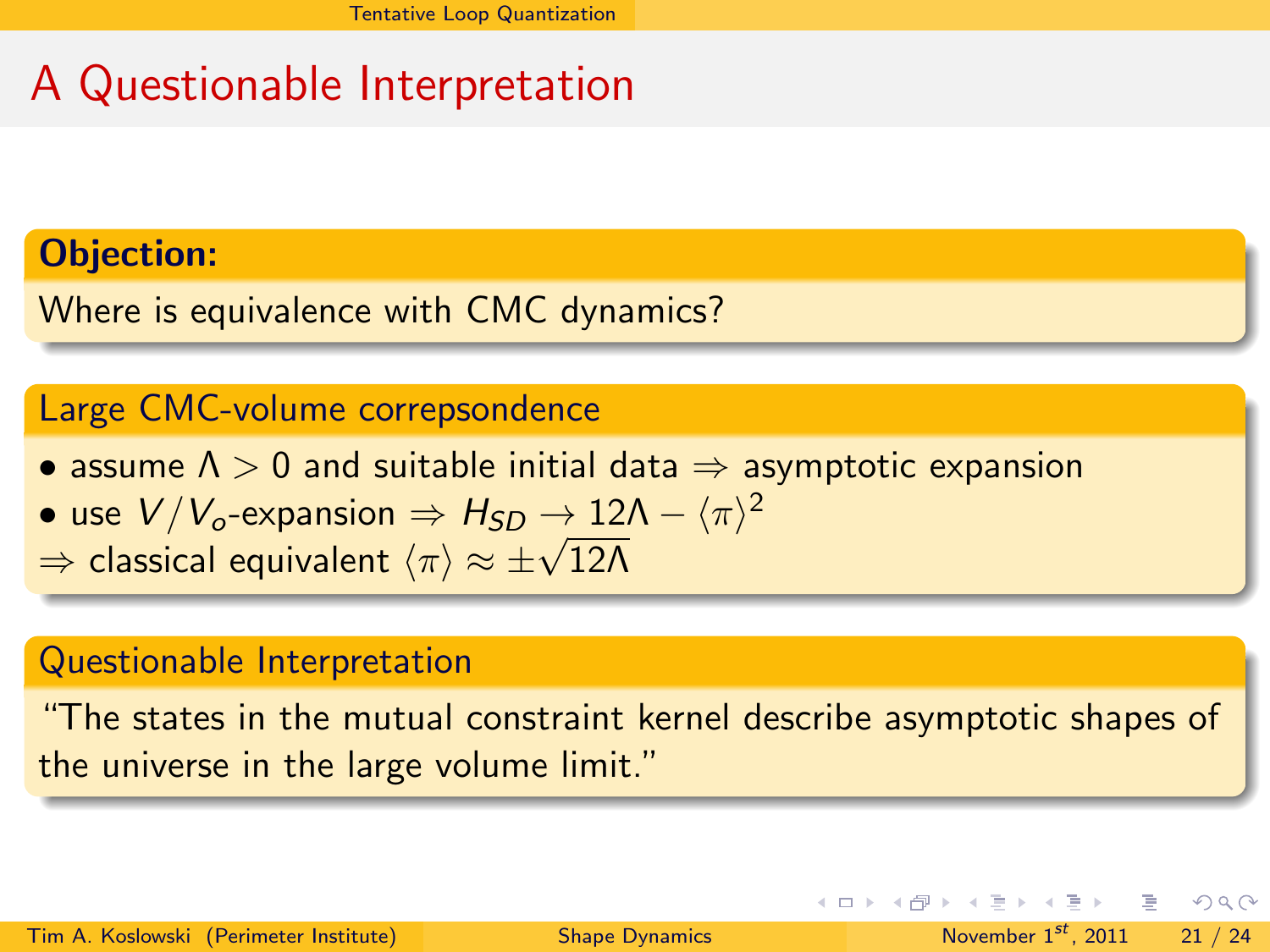# Summary

### Features of Shape Dynamics

- **1** Shape Dynamics arises from trading refoliation invariance for local conformal invariance
- <sup>2</sup> Linking theories and canonical best matching provide general mechanism for symmetry trading
- <sup>3</sup> Existence theorems of for IVP ensure Shape Dynamics exists
- $\bullet$  SD on 2+1-torus in metric variables can be quantized without phase space reduction
- **5** large CMC-volume/CFT-correspondence
- **<sup>6</sup>** Works with standard matter content
- **2** Spacetime picture can be recovered operationally
- <sup>8</sup> tentative LQG-quantization

高

<span id="page-21-0"></span> $QQ$ 

 $\left\{ \begin{array}{ccc} 1 & 0 & 0 \\ 0 & 1 & 0 \end{array} \right\}$  ,  $\left\{ \begin{array}{ccc} 0 & 0 & 0 \\ 0 & 0 & 0 \end{array} \right\}$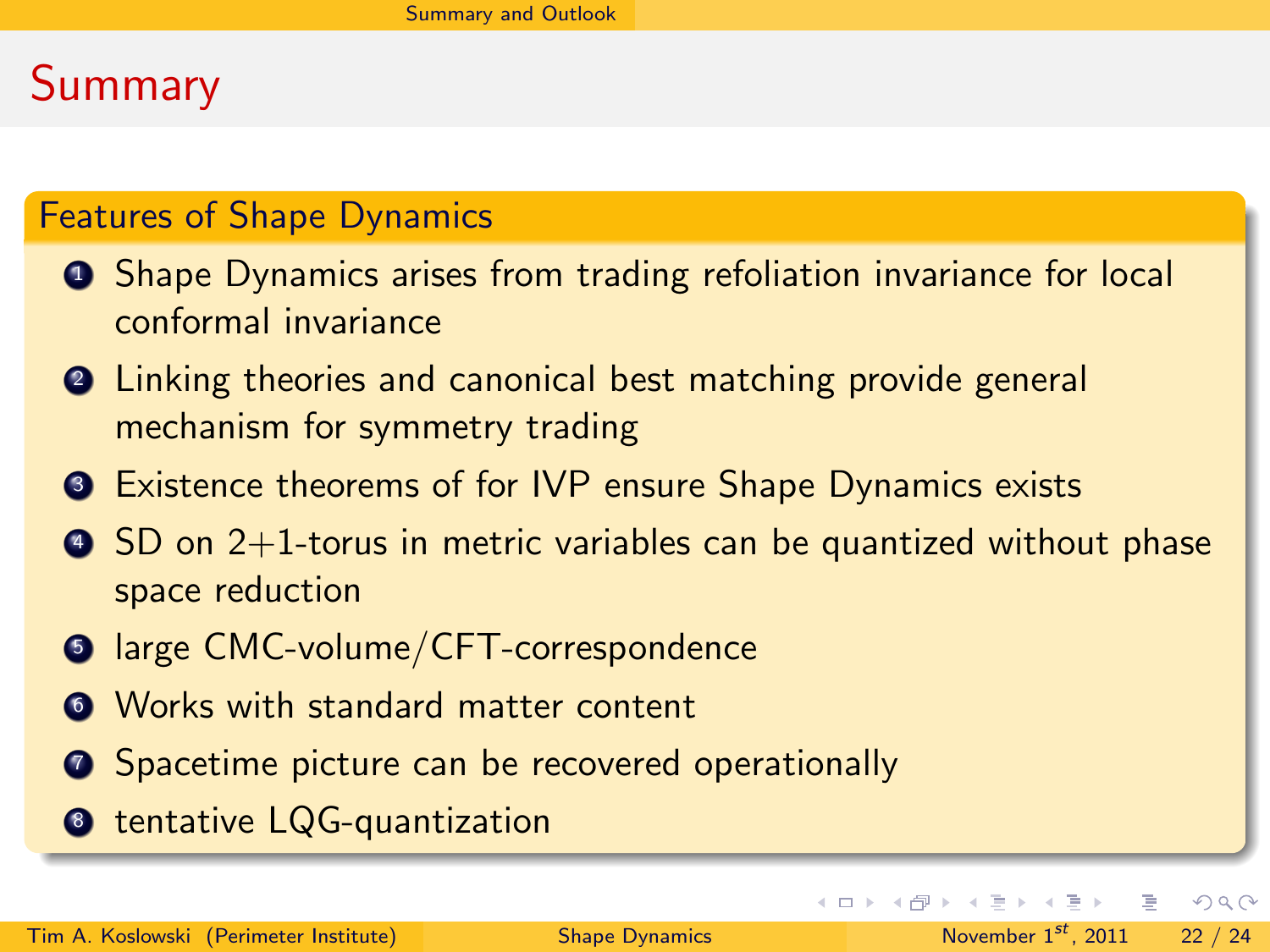### **Outlook**

### Current Project: Symmetry Doubling

**Observation:** special  $H_{BRST} = \sigma^\alpha \chi_\alpha + ...$  is BRST invariant under both  $\Omega_{\textit{orig}} = \eta^\alpha \chi_\alpha + ...$  and  $\Omega_{\textit{dual}} = \bar{\eta}_\alpha \sigma^\alpha + ...$  $\Rightarrow$  small theory space here: complete symmetry trading is admissible  $\Rightarrow$  locality

#### There are many open questions (examples):

- Symplectic geometry of symmetry trading/symmetry doubling
- Treatment of boundaries (e.g. isolated horizons)
- More advanced: dynamical boundaries (possibly non CMC?)
- Higher orders in perturbation theory
- SD-gauge transformations of solutions to GR
- Symmetry trading/symmetry doubling in other theories

<span id="page-22-0"></span> $PQQ$ 

B

イロト イ部 トイミト イミト